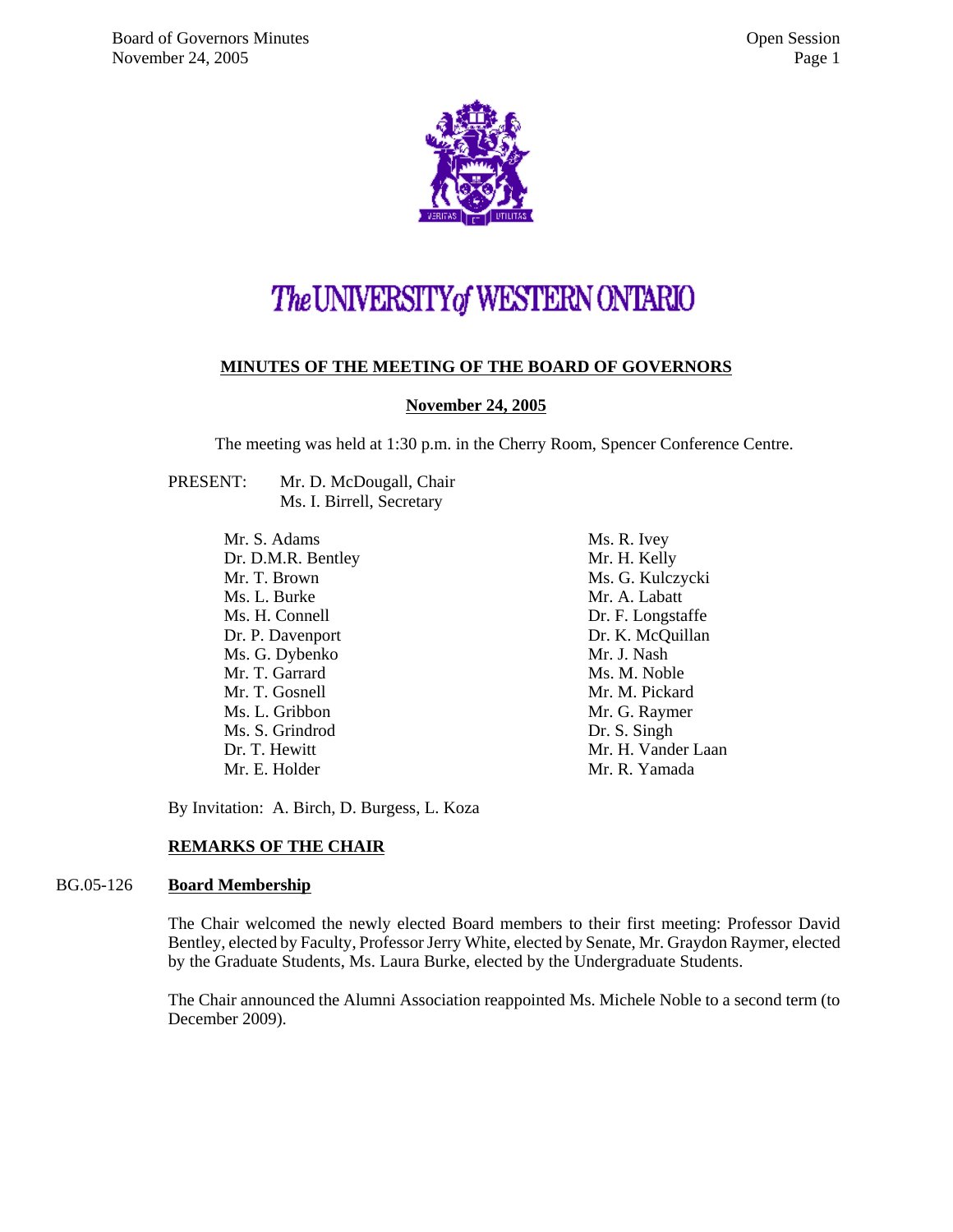Board of Governors Minutes **Contact Server Contact Server Contact Server Contact Server Contact Server Contact Server Contact Server Contact Server Contact Server Contact Server Contact Server Contact Server Contact Server** November 24, 2005 Page 2

#### BG.05-127 **REPORT OF THE PRESIDENT**

The President reported on the University Report Card, Maclean's Ranking, Provincial issues, Federal Economic Update, his course "In the Footsteps of the Impressionists," and his activities during the months of October and November. Overhead slides used to highlight his presentation are attached as **[Appendix 1](#page-5-0)**.

#### BG.05-128 **UNANIMOUS CONSENT AGENDA** [Appendix I]

Prior to considering the Unanimous Consent Agenda, the Board accepted as a friendly amendment the addition of the Board Retreat Summary to the Report of the Senior Operations Committee.

It was moved by G. Dybenko, seconded by M. Pickard,

That the 24 items listed in Appendix I as amended, excluding item 12. Auditor General of Ontario Update and item 16. Annual Report of the Joint Pension Board, be approved and/or received for information by the Board of Governors by unanimous consent.

#### CARRIED

#### BG.05-129 **Minutes of the Previous Meeting**

The minutes of the open session of the meeting of September 29, 2005 were approved as circulated.

#### **REPORT OF THE PROPERTY & FINANCE COMMITTEE** [Appendix II]

#### BG.05-130 **Information Items from the Property & Finance Committee**

The Report of the Property & Finance Committee contained the following items that were received for information by unanimous consent:

- Biotron Project Award of Contract
- Bank of Montreal Faculty Fellowship
- The Bill and Anne Brock Family Professorship in Child Health
- Investment Committee Membership
- Scholarships Bursaries, Awards, Prizes

#### **REPORT OF THE SENIOR OPERATIONS COMMITTEE** [Appendix III]

### BG.05-131 **Information Items from the Senior Operations Committee**

The Report of the Senior Operations Committee contained the following items that were received for information by unanimous consent:

- New and Re-appointed Board Members
- Administrative Appointments
- Board Retreat Summary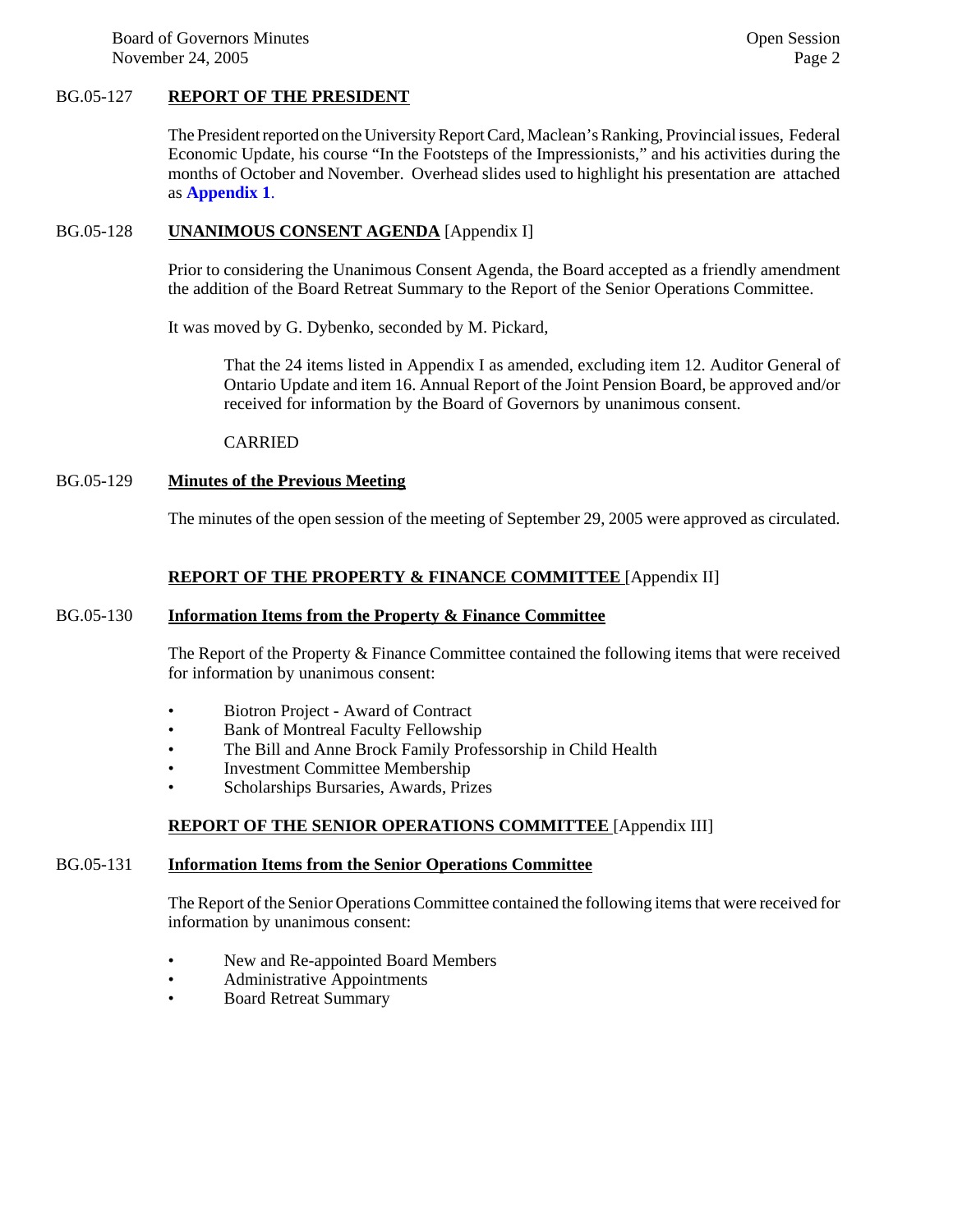#### **REPORT OF THE DEVELOPMENT & FUNDRAISING COMMITTEE** [Appendix IV]

#### BG.05-132 **Revision to Gift Acceptance Policy**

It was moved by G. Dybenko, seconded by M. Pickard,

That the Board of Governors approve the amendment of the Gift Acceptance Policy (Policy 2.1) by the addition, after the third paragraph in section 2.00, "Types of Gifts Accepted," of the following new paragraph:

From time to time, donors may make gifts to the University that have aspects or characteristics that do not conform with other current University policies—for example, the University investment policy. These gifts will be reviewed by the President, on a case-by-case basis, and will be subject to the approval of the committee or governing body responsible for oversight and approval of the areas of non-conformity—for example, in the case of non-conformity with the University investment policy, the gift would be subject to approval by the University Investment Committee and in turn the Property & Finance Committee. In approving these gifts, consideration will be given to the opinion of the Development & Fund Raising Committee, the size of the gift, its impact at the University and the financial liability (if any) to the University raised by the gift. Case-by-case decisions will not be considered as setting precedent for the next occasion.

CARRIED by unanimous consent.

#### BG.05-133 **Quarterly Report on Fundraising**

The quarterly report on Fundraising, detailed in Appendix IV, Annex 1, was received for information by unanimous consent.

#### **REPORT OF THE AUDIT COMMITTEE** [Appendix V]

#### BG.05-134 **Auditor General of Ontario Update**

The Board received an update, detailed in Appendix V, Annex 1, on a recent meeting with staff from the Auditor General's Office regarding the impact of the Auditor General's expanded mandate.

Mr. McDougall asked if the outcomes of the audit conducted by the Auditor General's Office affect the scope of Board's accountability. Ms. Kulczycki advised that the legislation passed in November 2004 expanded the Auditor General's mandate to include organizations in the broader public sector, such as school boards, university, colleges and hospitals. The Auditor General's office informed the Ontario universities that it is their intention to audit a process, financial or operational, at several universities to compare best practices. It is unknown at this time how such an audit will affect the independence of the Board of Governors. Mr. McDougall cautioned that the Board and the administration be alert to findings that result in changes to behaviour involving governance issues. Dr. Davenport advised that the administration will be vigilant but wishes to be seen as enthusiastic supporters of accountability. Western already benchmarks many activities as can be seen in the annual report on performance indicators. Ms. Noble noted that the Auditor General is charged with assessing whether public resources are well administered, whether government and broader publicsector activities are managed with due regard to economy and efficiency, and whether procedures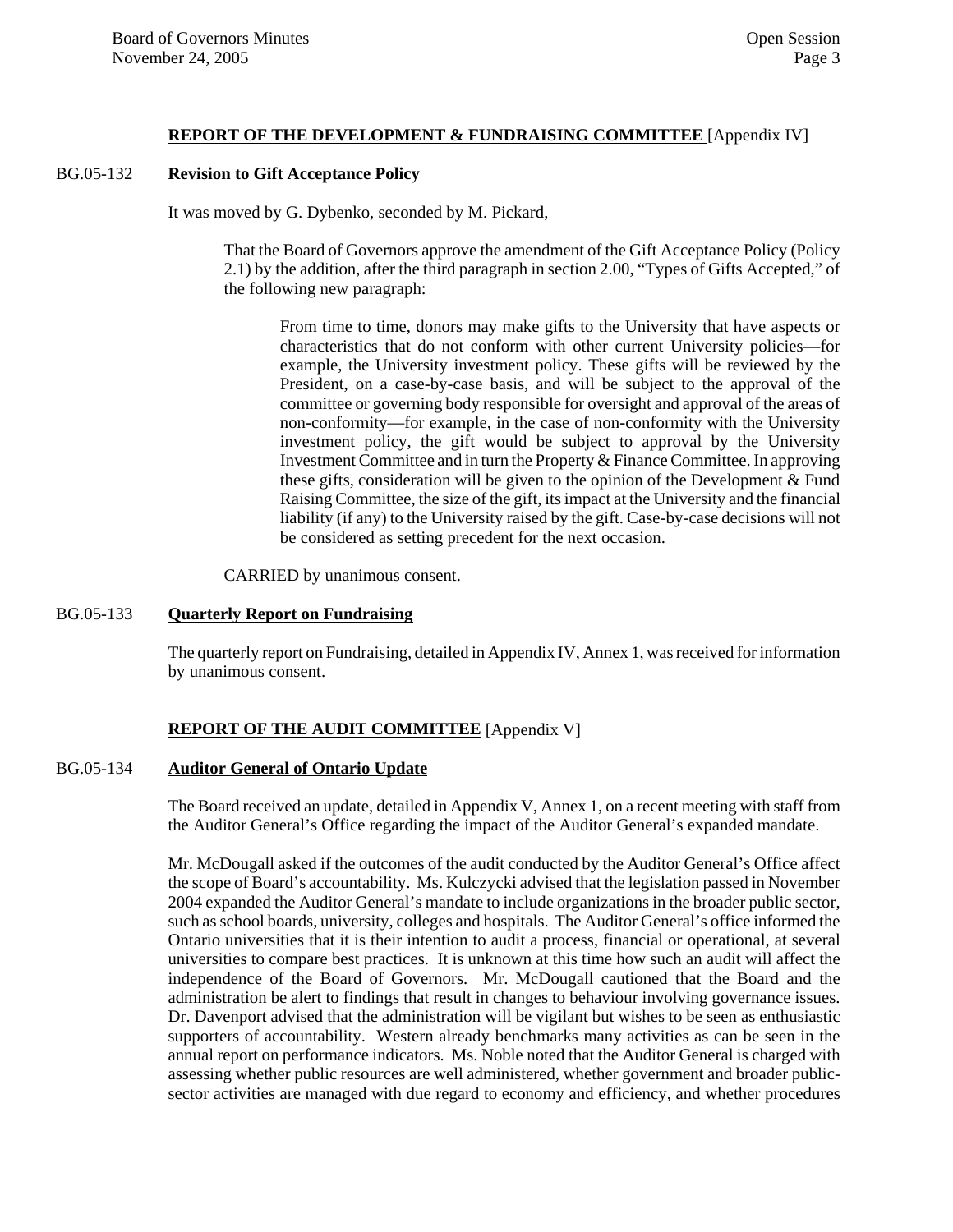to measure and report on the effectiveness of programs and organizations have been established and are operating satisfactorily. This is often referred to as the "value-for-money mandate" of the Auditor General.

#### BG.05-135 **Information Items from the Audit Committee**

The Report of the Audit Committee contained the following information items that were received by unanimous consent.

- Equity Services Annual Report 2003-04
- Risk Management and Internal Audit Update
- Information Security Graduate Studies

#### **REPORT OF THE CAMPUS & COMMUNITY AFFAIRS COMMITTEE** [Appendix IX]

#### BG.05-136 **Annual Reports: Code of Student Conduct**

The Board received for information the Annual Report on the Code of Student Conduct which consists of findings of misconduct in the University (Appendix IX, Annex 1a) and appeals to the University Discipline Appeal Committee (Appendix IX, Annex 1b).

#### **REPORT OF THE JOINT PENSION BOARDS** [Appendix VI]

#### BG.05-137 **Joint Pension Boards Report - November 2005**

Ms. Koza presented the Joint Pension Boards Report - November 2005, detailed in Appendix VI. Overhead slides used to highlight her presentation are attached as **[Appendix 2](#page-7-0)**. The report covers the calendar year January 1to December 31, 2004 as well as ongoing initiatives of the Pension Boards in 2005, including member education and participation.

Responding to Mr. Yamada's question about comparing Western's pension plan with other universities, Ms. Kulczycki stated that currently a consultant firm is obtaining measures from several Ontario universities to facilitate the comparison of the value of pension and benefits plans. This information will be shared with representatives of the Faculty Association and the PMA group.

#### **ITEMS REFERRED BY THE SENATE** [Appendix VII]

#### BG.05-138 **Guidelines for Educational Partnerships**

It was moved by G. Dybenko, seconded by M. Pickard,

That the Board of Governors approve the Guidelines for Educational Partnerships, detailed in Appendix VII, Annex 1, to replace the Policy on International Student Exchanges [MAPP 1.26] effective January 1, 2006.

CARRIED by unanimous consent.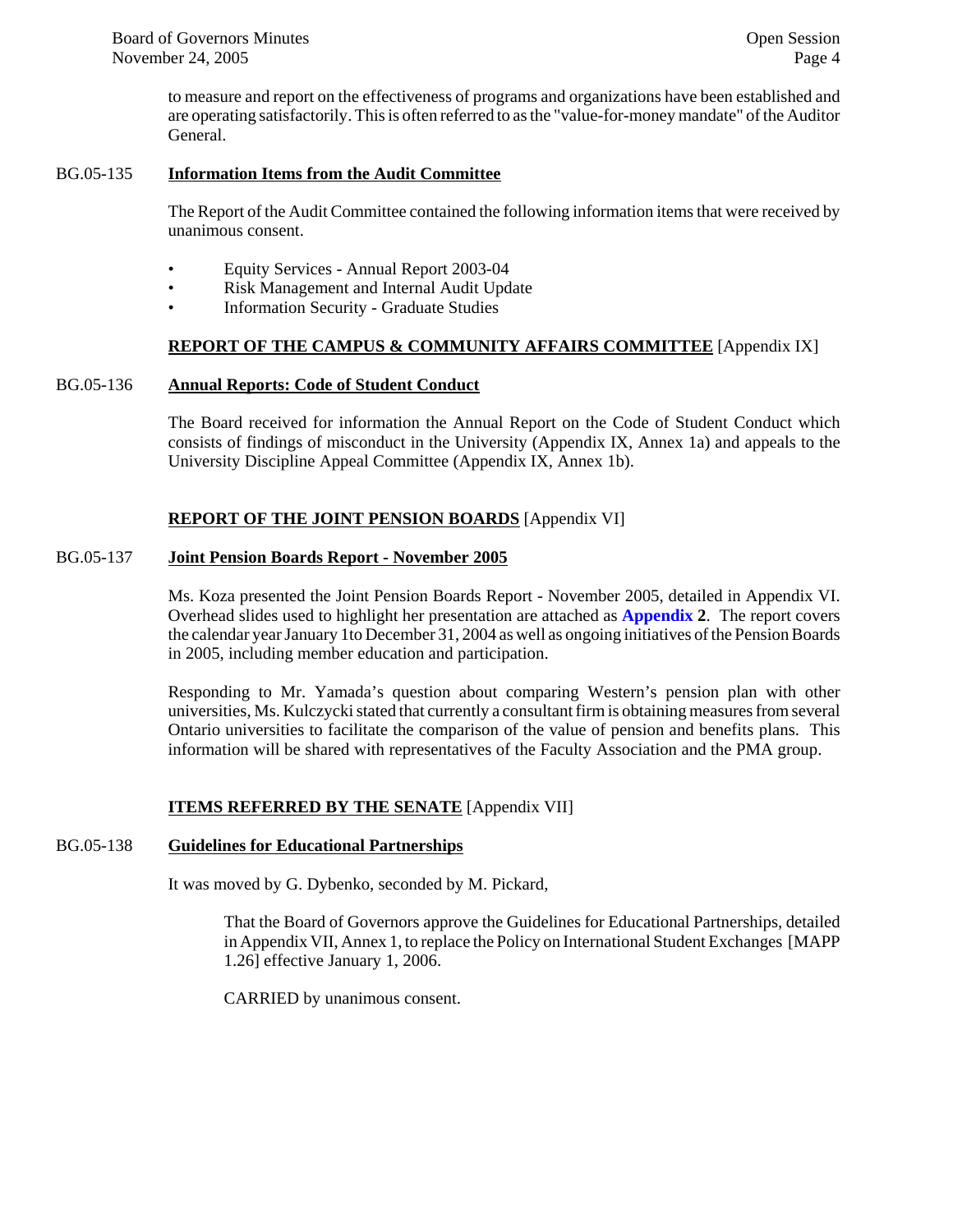#### BG.05-139 **Guidelines for International Research Partnerships**

It was moved by G. Dybenko, seconded by M. Pickard,

That the Board of Governors approve the Guidelines for International Research Partnerships, detailed in Annex 2, effective January 1, 2006.

CARRIED by unanimous consent.

#### BG.05-140 **Information Items Reported by the Senate**

Appendix VII - Items Referred by the Senate - contained the following information items that were received by unanimous consent:

- Planning for 2006-07: Guidelines for the Faculties
- Report of the Academic Colleague on the 277<sup>th</sup> Meeting of the Council of Ontario Universities
- Annual Progress Report on Strategic Research Plan
- Annual Report on Strategic Plan for Internationalization
- Academic Appointments

#### BG.05-141 **SELECTED CLIPPINGS** [Appendix VIII]

The Board received for information selected media clippings about the University, detailed in Appendix VIII.

\_\_\_\_\_\_\_\_\_\_\_\_\_\_\_\_\_\_\_\_\_\_\_\_\_ \_\_\_\_\_\_\_\_\_\_\_\_\_\_\_\_\_\_\_\_\_\_\_\_\_ D. McDougall **I. Birrell** Chair Secretary Secretary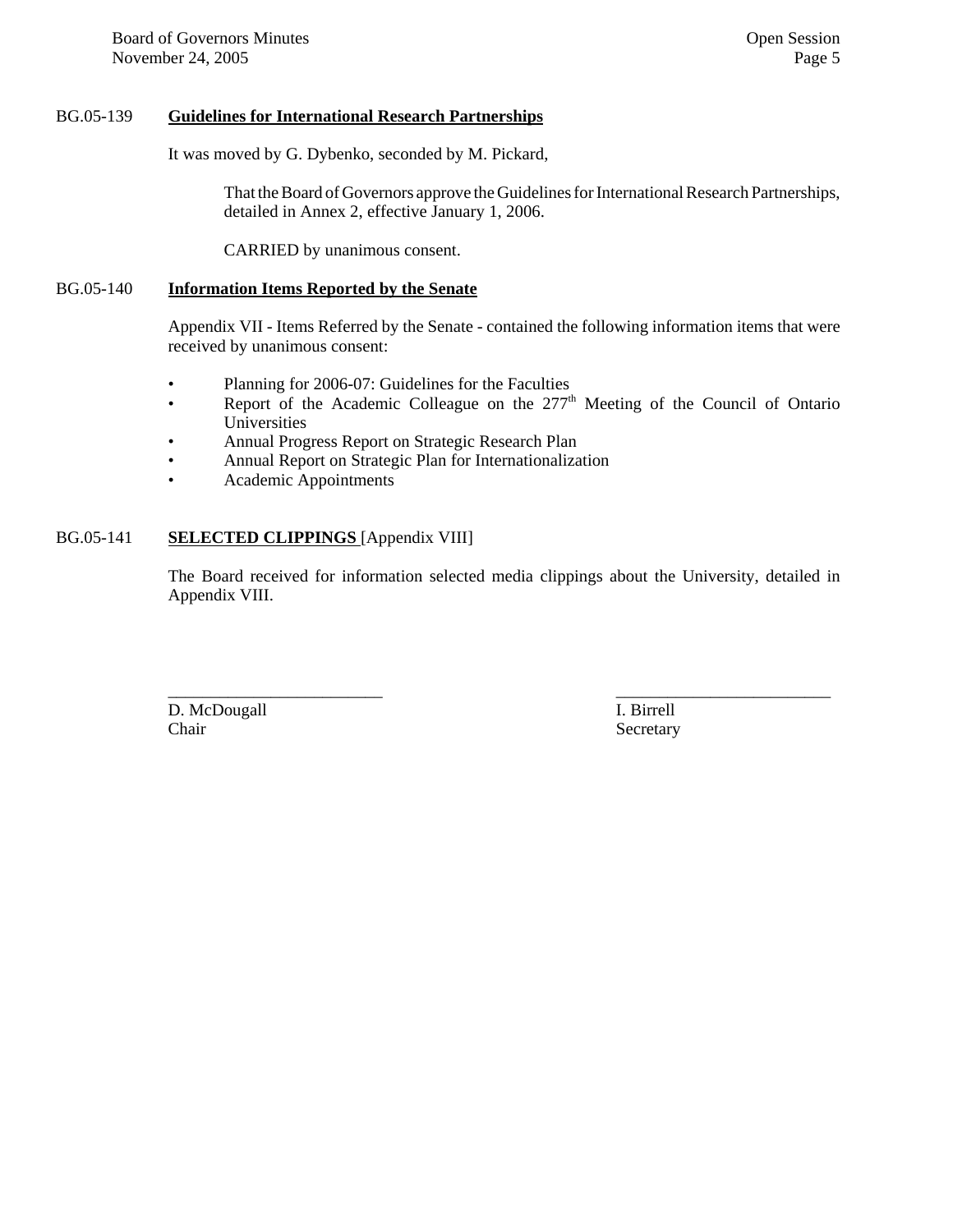## <span id="page-5-0"></span>President's Report to the Board

- University Report Card
- Maclean's Ranking
- Provincial Issues
- Federal Economic Update

Paul Davenport Nov. **24,2005** 

## University Report Card

Western is included in the category of Large Universities (enrolment over **25,000),** which includes **15**  universities:

Western, Toronto, McGill, McMaster, Dalhousie, Laval, Alberta, UBC, Montreal, Queen's Calgary, Saskatchewan, Sherbrooke, Ottawa, and Manitoba.

## University Report Card

- The Report Card received evaluations from **26,000** university students on **67** specific criteria, and reported the ranking of universities on each criteria on its website
- Of the **67** criteria, Western ranked **1st** in **26,**  including "Overall educational experience" and "Overall Reputation of your University."
- On overall scores, Western again ranked first among the **GI0** research-intensive universities.

## Report Card: #I Rankings

Academic reputation, courses, teaching

- Overall academic reputation of university
- Overall educational experience
- Quality of teaching
- Availability of faculty outside class
- Overall course variety/availability
- Number of courses to choose from
- Reputation of professional schools

## Report Card: #I Rankings Services and Facilities

- \* Library services
- On-line library resources
- Classrooms/lecture halls
- Lab/research equipment
- Computer accessibility on campus
- Academic support/counselling
- Overall on-campus buildings/facilities
- Attractiveness of campus
- Recreation/Athletic programs/services (but **6th** in sports and recreation facilities)

#### Report Card: #I Rankings Services and Environment

- Overall quality of student services
- Campus bookstore
- Food services
- Student residences
- Availability of off-campus housing
- Student Union/Community Centre
- Tolerance of diverse opinions/ideas
- Quality of off-campus environment
- Sense of personal safetylsecurity
- Opportunities to have fun on campus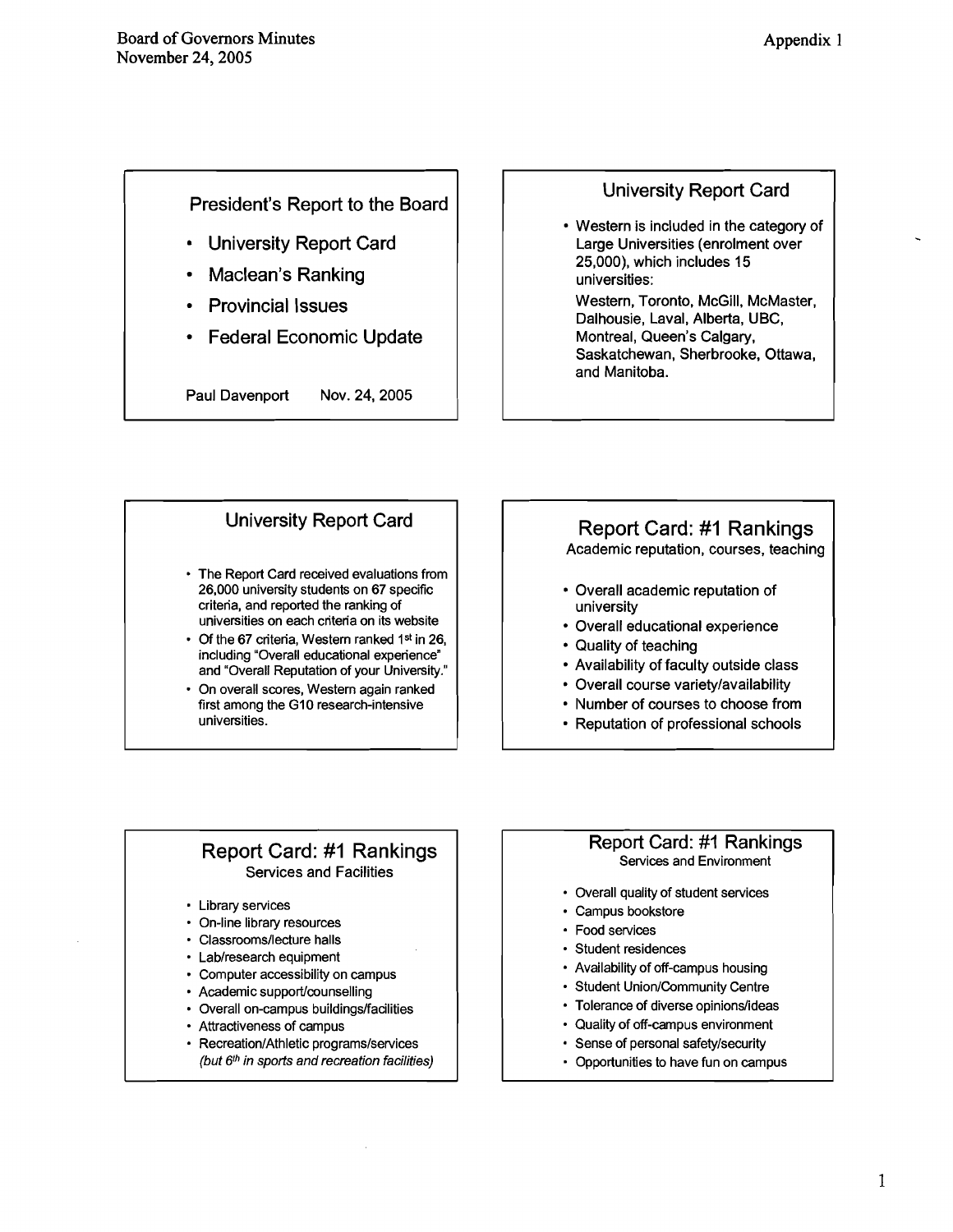

The best student experience among the research-intensive universities of Canada

Consistent first place ranking among *GlO* in URC is a tribute to the talent and hard work of our faculty and staff.

## URC: Marks of C or C+

- Availability of needs-based scholarships
- Availability of merit-based scholarships
- On-campus employment opportunities
- Career counseling/placement services
- Assistance with locating part-time jobs
- Co-oplintemship opportunities

## Maclean's Ranking

- 3rd place ranking again in 2005, behind McGill and Toronto Ranked first in:
- graduation rates
- classes taught by tenured faculty
- student aid
- library acquisitions

#### Maclean's: Some Lower Rankings

- **11** th in out-of province enrolment
- 10th in SSHRC grants
- 7th in reputational survey
- 9th in international enrolment

*Unfortunately, no survey of alumni satisfaction in 2005. Western* **was** *best among the research universities in 2004.* 

#### Provincial Government Issues

- Medical enrolment expansion
- Graduate enrolment expansion
- Ontario Trust for Student Support
- Tuition Consultation

## Federal Economic Update

- \$2.7 billion over 5 years in additional student aid
- Funding the indirect costs of research at 40%
- 50% increase in the number of Canada Graduate Scholarships
- \$1 billion trust fund for infrastructure and modernization of facilities
- Additional funding: ClHR and NSERC (\$35 rn), SSHRC (\$15 rn) and CFI (\$500 m for next five years)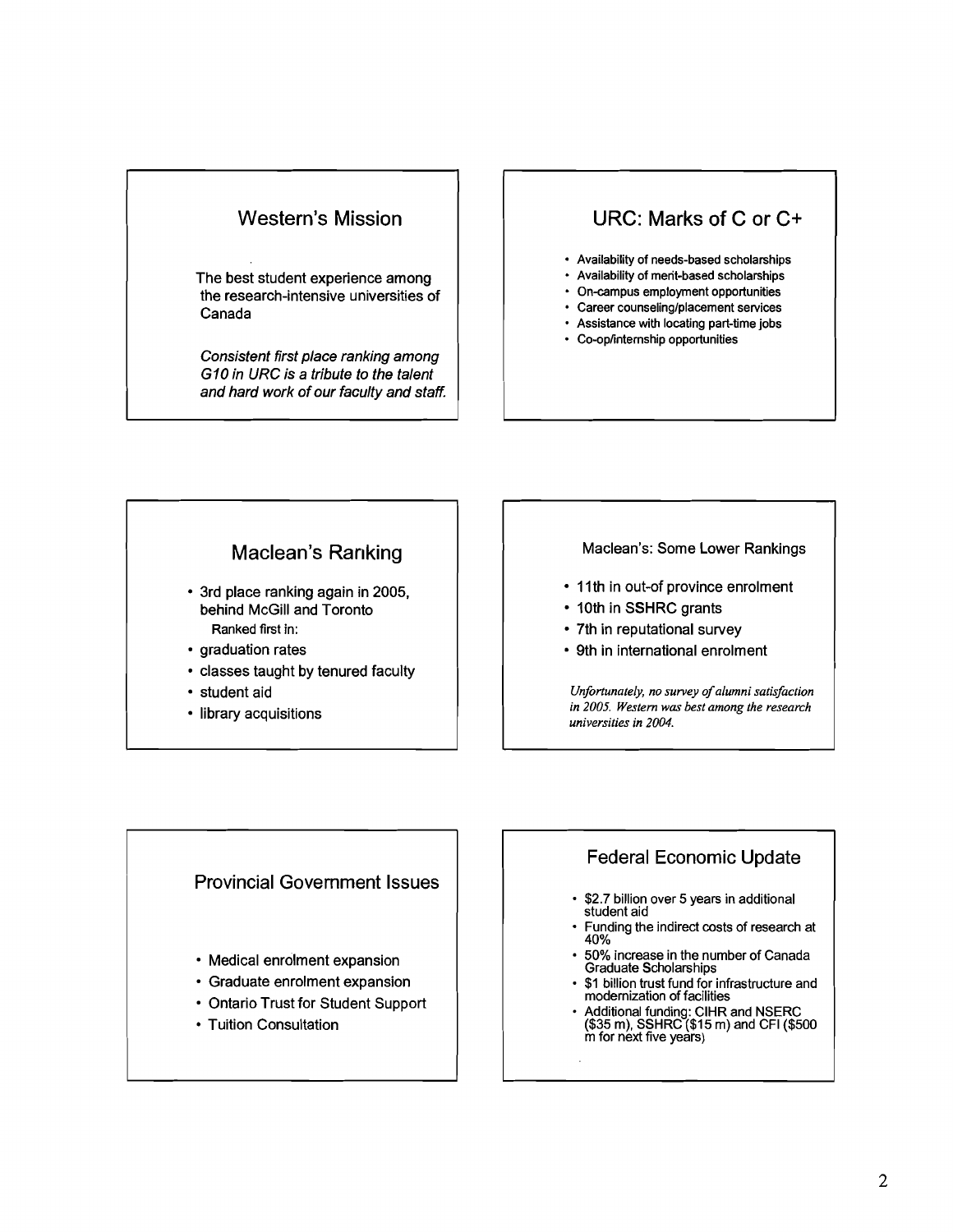<span id="page-7-0"></span>

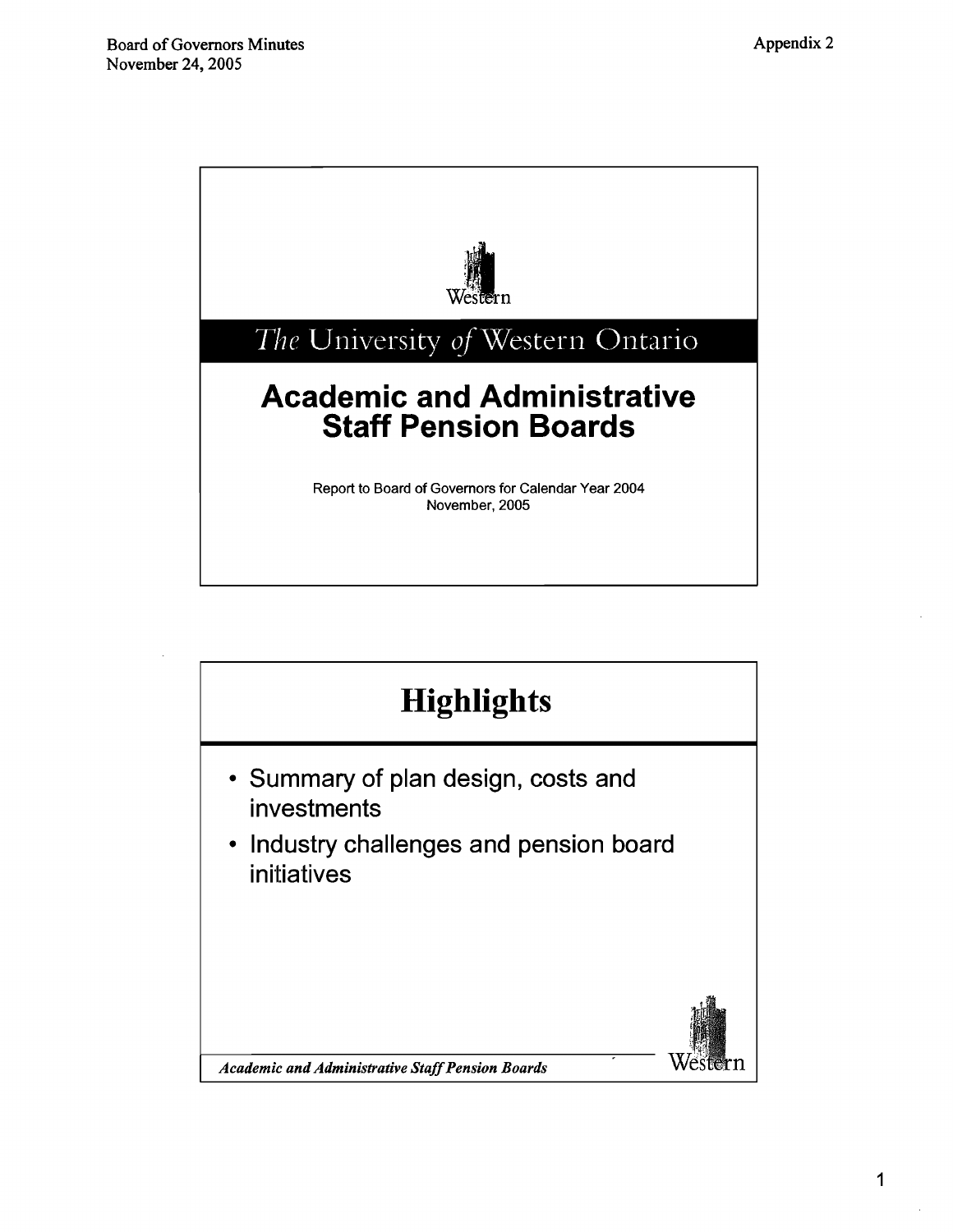## **Joint Pension Board Mission**

Our Mission is to provide members with the opportunity to accumulate adequate funds for retirement. We seek to provide sufficient choice but not onerous choices. We seek to provide services and options on a cost-effective basis to accommodate members who are active in the management of their retirement savings and also for those members who look to the Board for guidance.

*Academic and Administrative Staff Pension Boards* WESTET 1

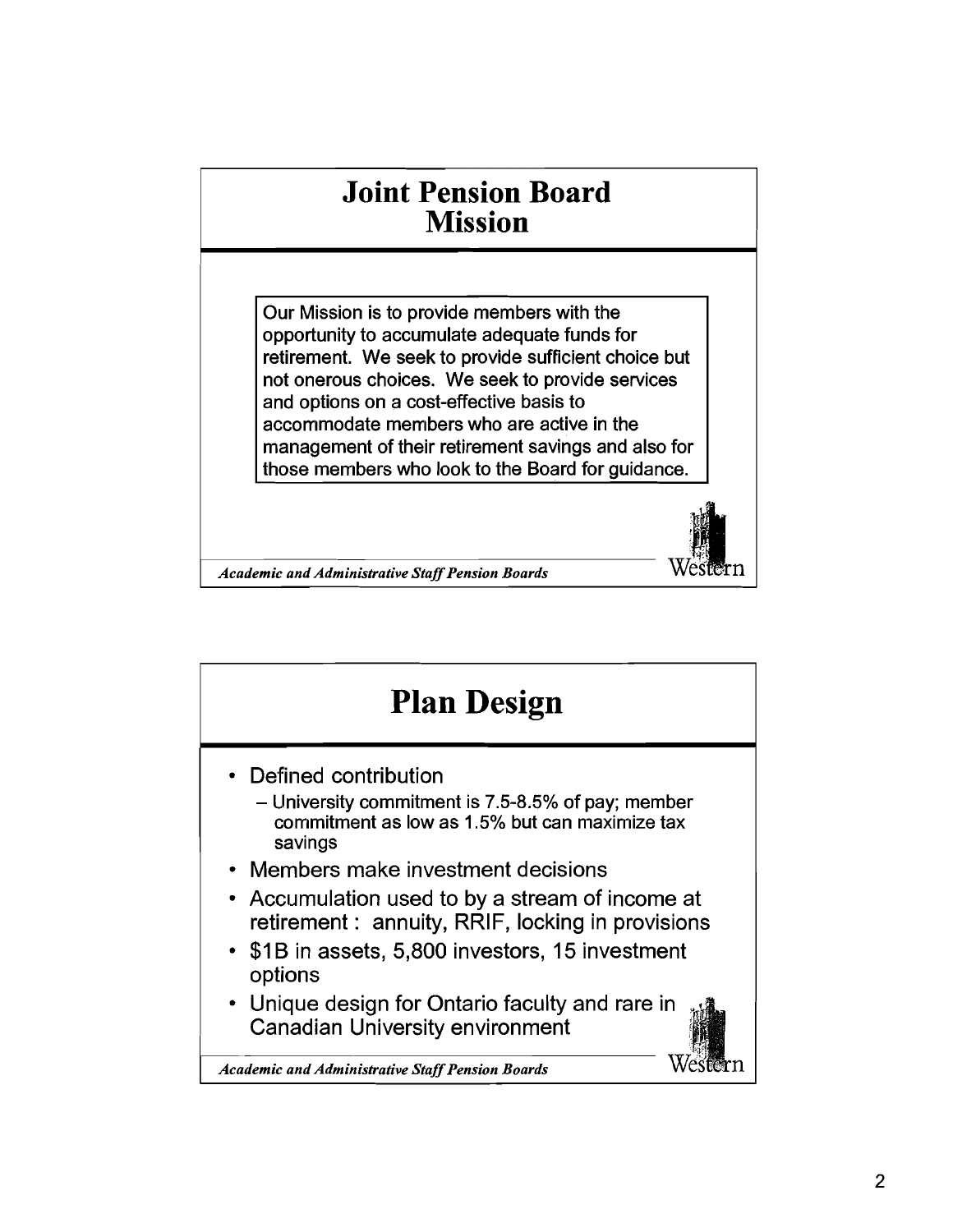

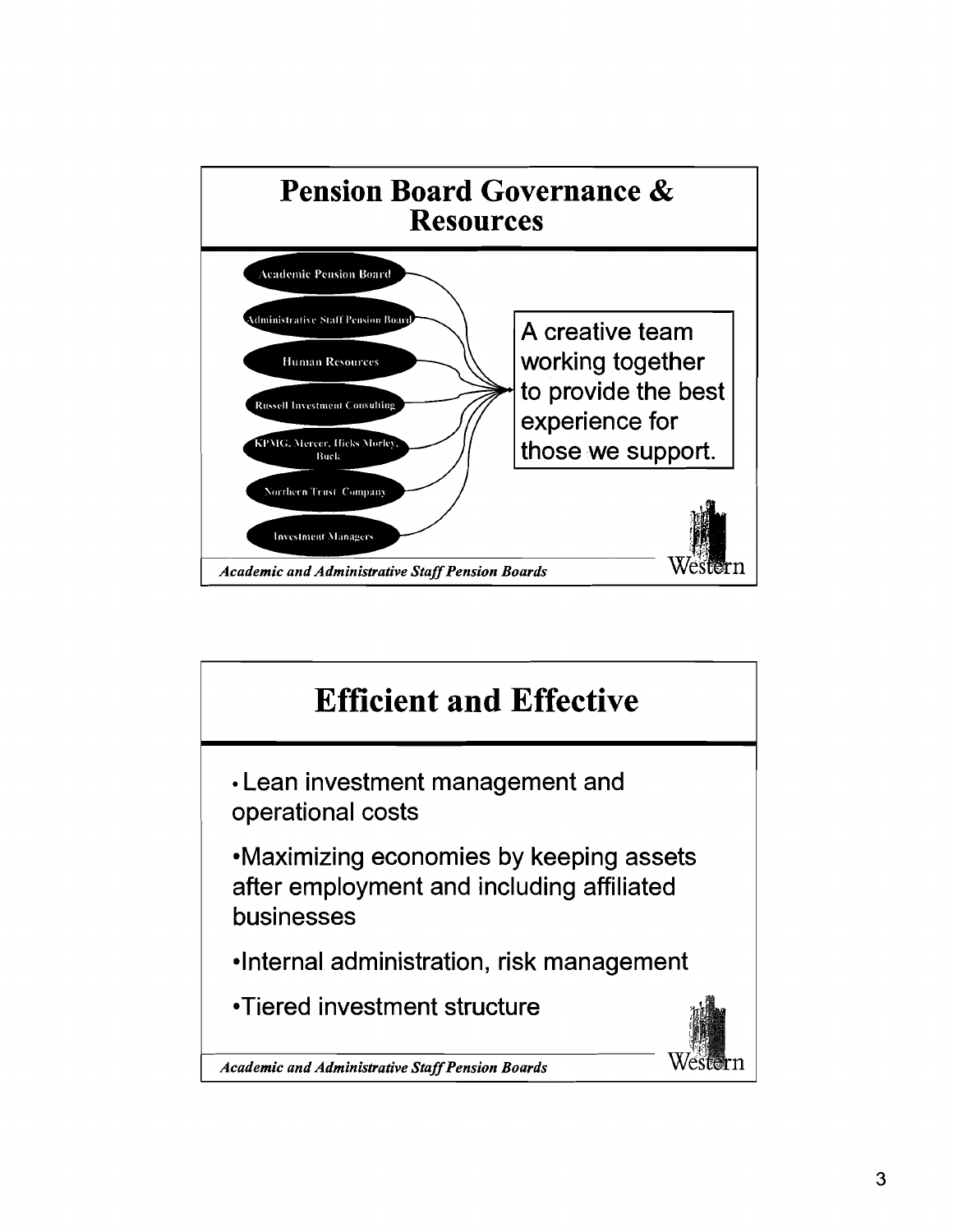

## **Leaders in Canadian Retirement Plan Industry**

- Effective lobbying for statute change
- Influencing best practices (CAP guidelines)
- First to offer RRlF structure with pension plan



*Academic and Administrative Staff Pension Boards*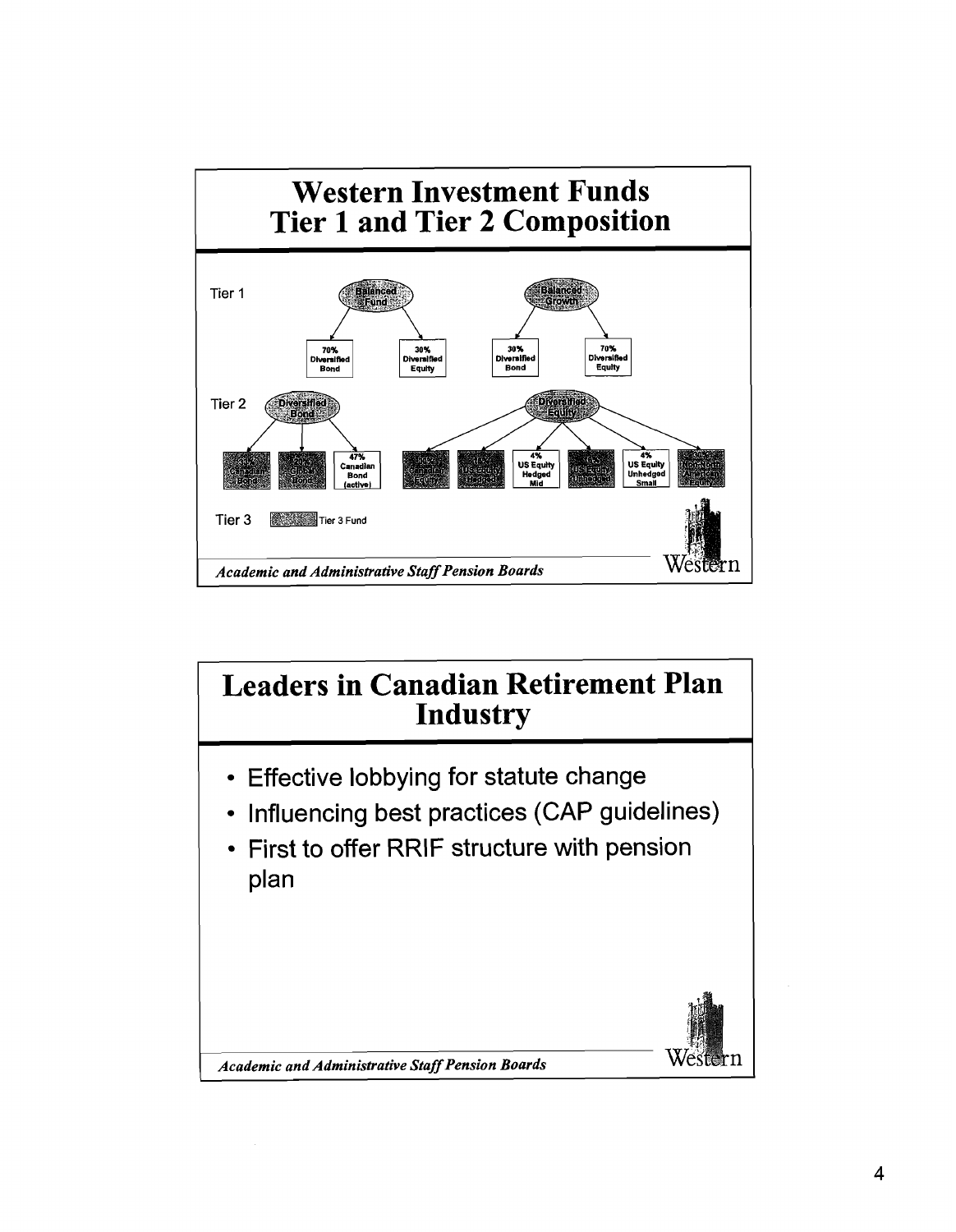

*Academic and Administrative Staff Pension Boards* West